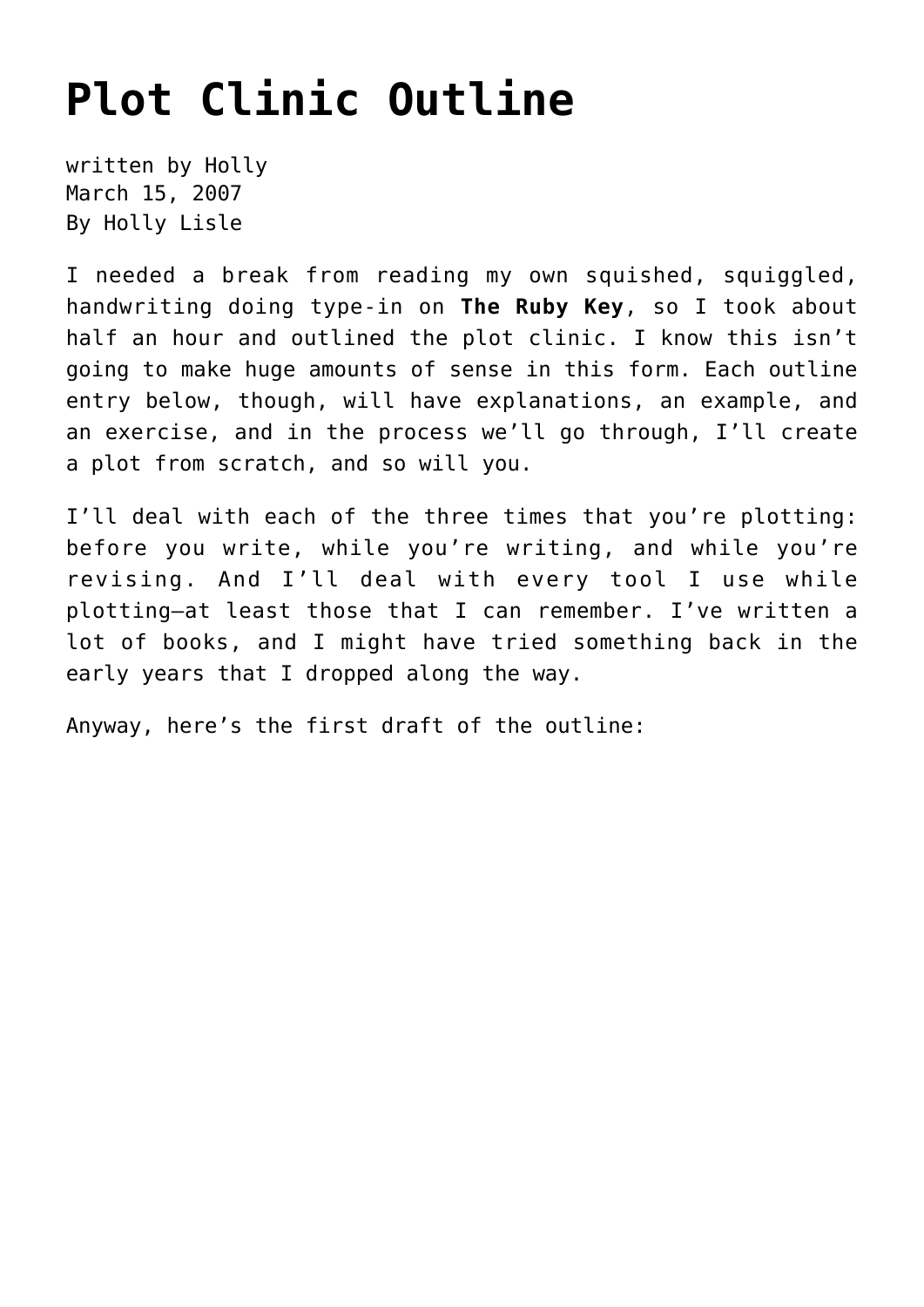| Holly Lisle's Create A Plot Clinic                               |
|------------------------------------------------------------------|
| What Is Plotting (And Why Is It So Hard)?                        |
| How to Use This Book                                             |
| ▼ 图 Plotting Before Writing                                      |
| Many Plot Tools, and Why There Are So Many                       |
| Tool 1: Questions                                                |
| Tool 2: Character                                                |
| Tool 3: Theme and Concept                                        |
| Tool 4: Line-For-Scene, Take One                                 |
| <b>Tool 5: Crisis</b>                                            |
| Tool 6: Language                                                 |
| Tool 7: Culture                                                  |
| Tool 8: Maps and Terrains                                        |
| ■ Tools 9-15: Rummaging the Subconscious                         |
| Tool 9: Awake---Word Games                                       |
| Tool 10: Awake---Drawings                                        |
| Tool 11: Awake---Timed Writing                                   |
| He Tool 12: Awake---Cards, Books, Newspapers and other Arcana    |
| Tool 13: Awake---Making Things                                   |
| Tool 14: Asleep---Dream Journal                                  |
| Tool 15: Asleep---Dream Blackmail                                |
| Tool 16: Throwing Stuff Against A Wall---A.K.A. Organic Plotting |
| <b>Structures</b><br>偃                                           |
| The Three-Act Structure                                          |
| Act One                                                          |
| <b>Act Two</b>                                                   |
| Act Three                                                        |
| <b>Character Structure</b><br>圍                                  |
| 图 Cliffhanger Structure                                          |
| 图 Logic                                                          |
| Not Logic                                                        |
| <b>Fusion</b>                                                    |
| Organic Structure                                                |
| <b>Plotting While Writing</b><br>圈                               |
| <b>Rethinking Plot Points</b>                                    |
| The Great (Late) Idea                                            |
| <b>Changing Characters</b><br>田                                  |
| Changing the World                                               |
| Changing the Crisis<br>圉                                         |
| <b>Changing the Questions</b><br>田                               |
| Fighting with the Subconscious<br>圉                              |
| <b>Plotting While Revising</b><br>圖                              |
| The Line-For-Scene Plot Check<br>圍                               |
| It's (Almost) Never Too Late                                     |
| The Great (Late) Idea Revisited                                  |

Eureka! or Eek!

Program I'm using to write this is **[Scrivener](http://www.literatureandlatte.com/scrivener.html)**. It's also the program I'm using to revise **The Ruby Key**. Wrote **The Ruby Key** using [WriteItNow.](http://www.ravensheadservices.com/) Will review the **Scrivener** software when I'm done with the work. And thanks to Kevin, who created the software, I have one free copy of **Scrivener** to give away.